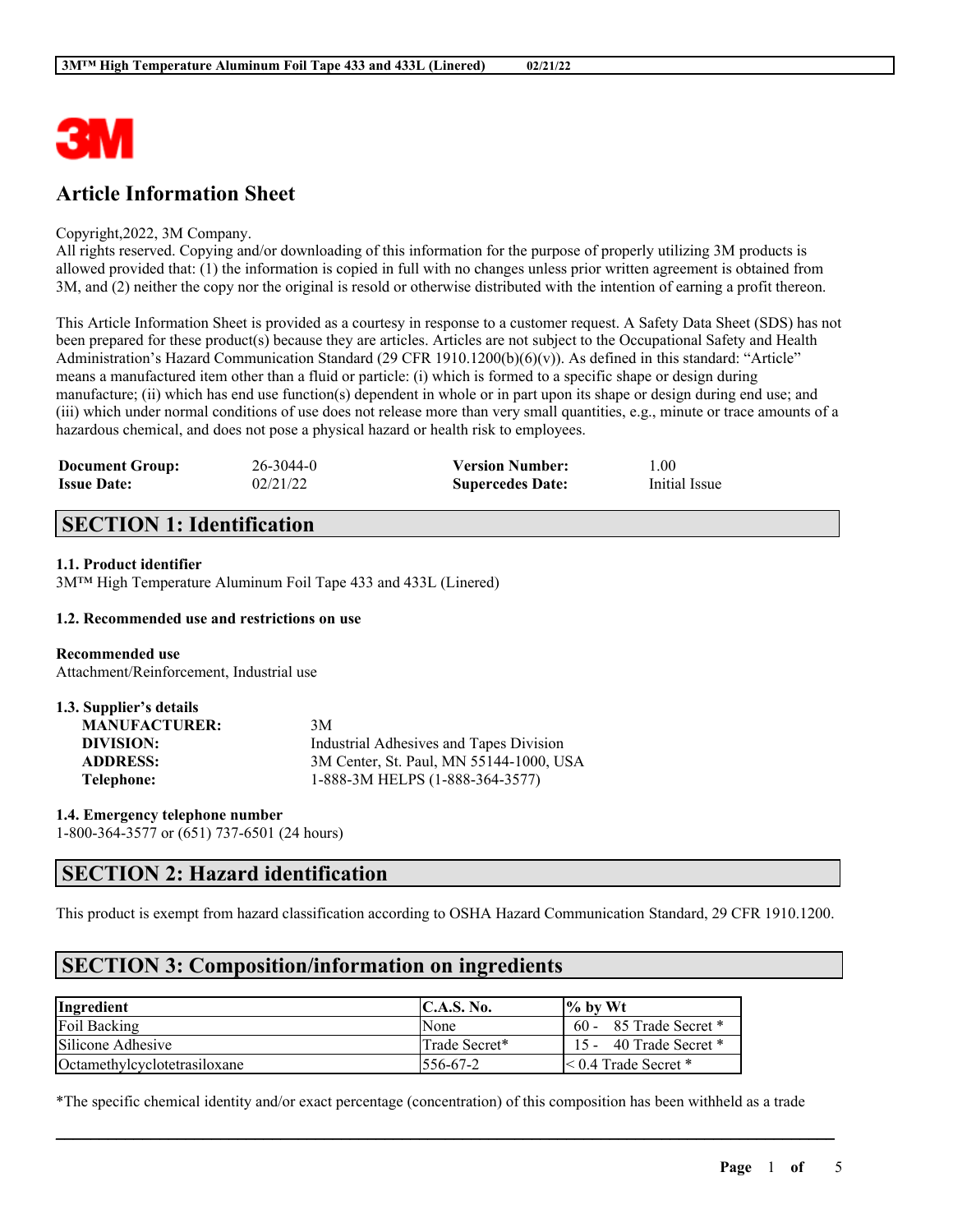secret.

### **SECTION 4: First aid measures**

### **4.1. Description of first aid measures**

**Inhalation:** No need for first aid is anticipated.

**Skin Contact:** No need for first aid is anticipated.

**Eye Contact:** No need for first aid is anticipated.

**If Swallowed:** No need for first aid is anticipated.

### **SECTION 5: Fire-fighting measures**

In case of fire: Use a fire fighting agent suitable for ordinary combustible material such as water or foam.

### **SECTION 6: Accidental release measures**

**6.1. Personal precautions, protective equipment and emergency procedures** Not applicable.

### **6.2. Environmental precautions**

Not applicable.

**6.3. Methods and material for containment and cleaning up** Not applicable.

## **SECTION 7: Handling and storage**

### **7.1. Precautions for safe handling**

This product is considered to be an article which does not release or otherwise result in exposure to a hazardous chemical under normal use conditions.

### **7.2. Conditions for safe storage including any incompatibilities**

No special storage requirements.

## **SECTION 8: Exposure controls/personal protection**

This product is considered to be an article which does not release or otherwise result in exposure to a hazardous chemical under normal use conditions. No engineering controls or personal protective equipment (PPE) are necessary.

 $\mathcal{L}_\mathcal{L} = \mathcal{L}_\mathcal{L} = \mathcal{L}_\mathcal{L} = \mathcal{L}_\mathcal{L} = \mathcal{L}_\mathcal{L} = \mathcal{L}_\mathcal{L} = \mathcal{L}_\mathcal{L} = \mathcal{L}_\mathcal{L} = \mathcal{L}_\mathcal{L} = \mathcal{L}_\mathcal{L} = \mathcal{L}_\mathcal{L} = \mathcal{L}_\mathcal{L} = \mathcal{L}_\mathcal{L} = \mathcal{L}_\mathcal{L} = \mathcal{L}_\mathcal{L} = \mathcal{L}_\mathcal{L} = \mathcal{L}_\mathcal{L}$ 

# **SECTION 9: Physical and chemical properties**

### **9.1. Information on basic physical and chemical properties**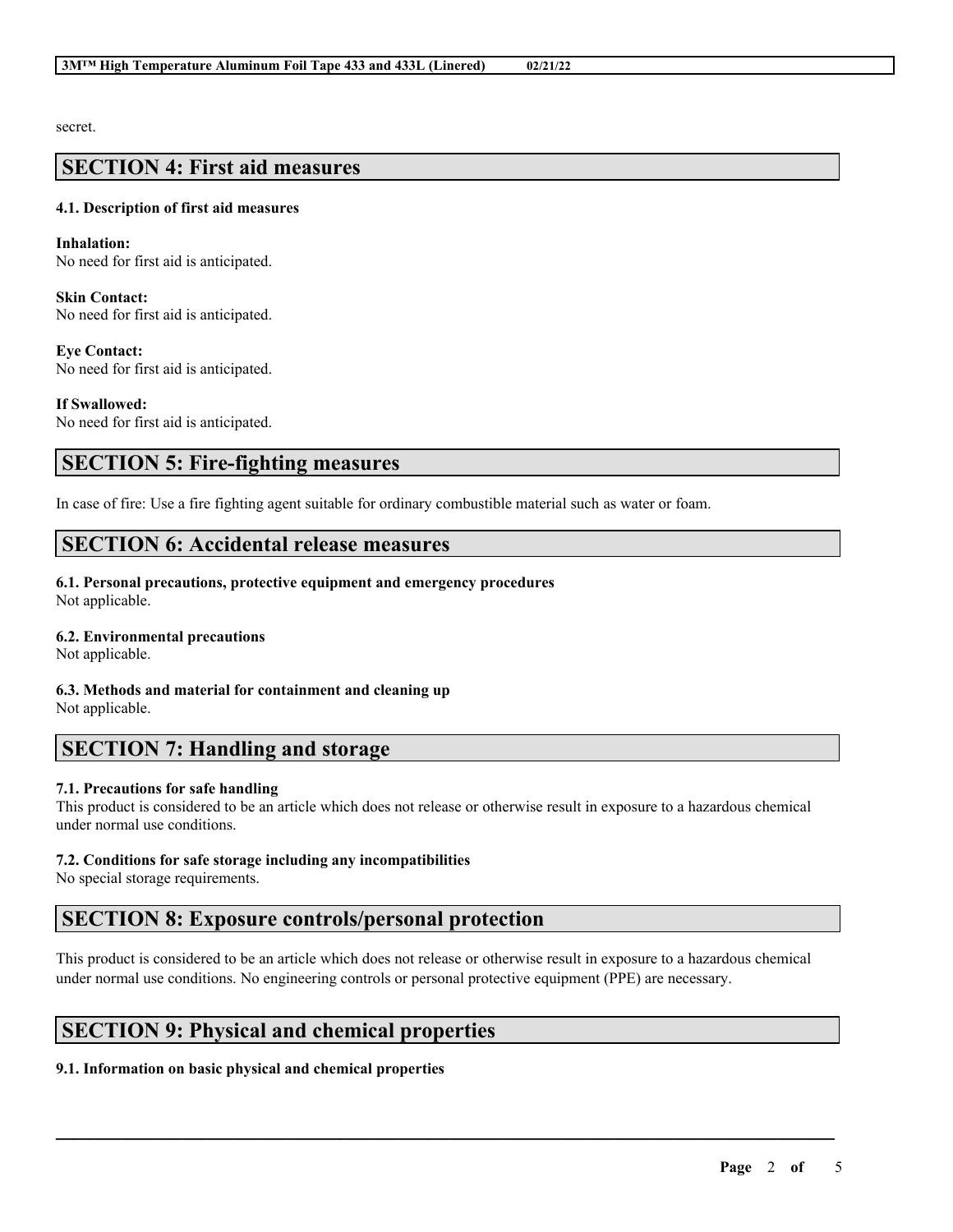| Appearance                                |                   |
|-------------------------------------------|-------------------|
| <b>Physical state</b>                     | Solid             |
| Color                                     | Silver            |
|                                           |                   |
| Odor                                      | Silicone          |
| <b>Odor threshold</b>                     | Not Applicable    |
| рH                                        | Not Applicable    |
| <b>Melting point</b>                      | Not Applicable    |
| <b>Boiling Point</b>                      | Not Applicable    |
| <b>Flash Point</b>                        | Not Applicable    |
| <b>Evaporation rate</b>                   | Not Applicable    |
| <b>Flammability (solid, gas)</b>          | Not Classified    |
| <b>Flammable Limits(LEL)</b>              | Not Applicable    |
| <b>Flammable Limits(UEL)</b>              | Not Applicable    |
| <b>Vapor Pressure</b>                     | Not Applicable    |
| <b>Vapor Density</b>                      | Not Applicable    |
| <b>Density</b>                            | Not Applicable    |
| <b>Specific Gravity</b>                   | Not Applicable    |
| <b>Solubility in Water</b>                | Nil               |
| Solubility- non-water                     | Not Applicable    |
| Partition coefficient: n-octanol/water    | No Data Available |
| <b>Autoignition temperature</b>           | Not Applicable    |
| <b>Decomposition temperature</b>          | Not Applicable    |
| <b>Viscosity</b>                          | Not Applicable    |
| Molecular weight                          | No Data Available |
| <b>Volatile Organic Compounds</b>         | Not Applicable    |
| <b>Percent volatile</b>                   | Not Applicable    |
| <b>VOC Less H2O &amp; Exempt Solvents</b> | Not Applicable    |
|                                           |                   |

## **SECTION 10: Stability and reactivity**

This material is considered to be non reactive under normal use conditions.

## **SECTION 11: Toxicological information**

### **Inhalation:**

No health effects are expected

**Skin Contact:** No health effects are expected

**Eye Contact:** No health effects are expected

**Ingestion:** No health effects are expected

### **Additional Information:**

This product, when used under reasonable conditions and in accordance with the directions for use, should not present a health hazard. However, use or processing of the product in a manner not in accordance with the product's directions for use may affect the performance of the product and may present potential health and safety hazards.

 $\mathcal{L}_\mathcal{L} = \mathcal{L}_\mathcal{L} = \mathcal{L}_\mathcal{L} = \mathcal{L}_\mathcal{L} = \mathcal{L}_\mathcal{L} = \mathcal{L}_\mathcal{L} = \mathcal{L}_\mathcal{L} = \mathcal{L}_\mathcal{L} = \mathcal{L}_\mathcal{L} = \mathcal{L}_\mathcal{L} = \mathcal{L}_\mathcal{L} = \mathcal{L}_\mathcal{L} = \mathcal{L}_\mathcal{L} = \mathcal{L}_\mathcal{L} = \mathcal{L}_\mathcal{L} = \mathcal{L}_\mathcal{L} = \mathcal{L}_\mathcal{L}$ 

# **SECTION 12: Ecological information**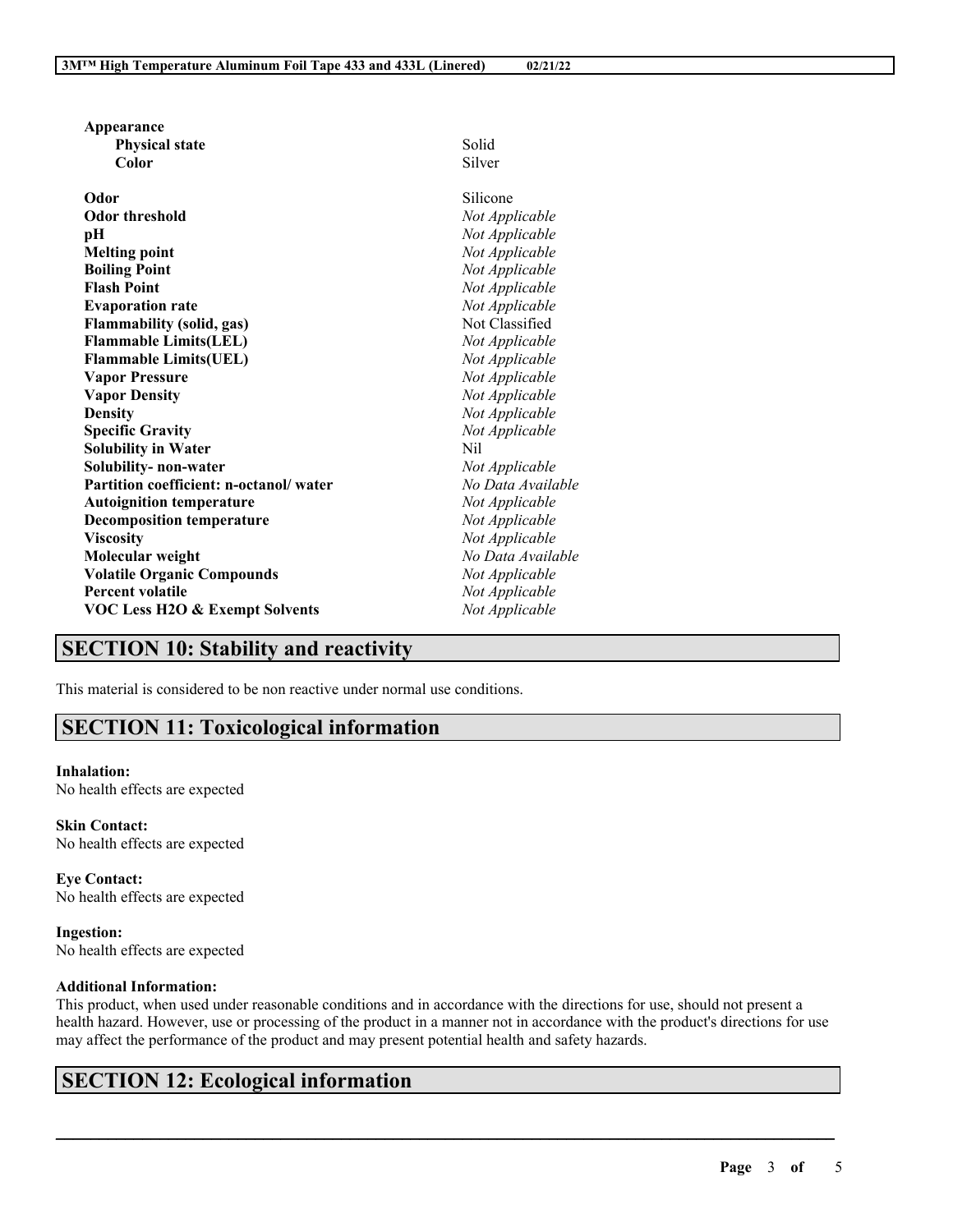This article is expected to present a low environmental risk either because use and disposal are unlikely to result in a significant release of components to the environment or because those components that may be released are expected to have insignificant environmental impact.

## **SECTION 13: Disposal considerations**

Dispose of contents/container in accordance with the local/regional/national/international regulations.

## **SECTION 14: Transport Information**

Not regulated per U.S. DOT, IATA or IMO.

These transportation classifications are provided as a customer service. As the shipper YOU remain responsible for complying with all applicable laws and regulations, including proper transportation classification and packaging. 3M transportation classifications are based on product formulation, packaging, 3M policies and 3M understanding of applicable current regulations. 3M does not guarantee the accuracy of this classification information. This information applies only to transportation classification and not the packaging, labeling, or marking requirements. The original 3M package is certified for U.S. ground shipment only. If you are shipping by air or ocean, the package may not meet applicable regulatory requirements.

## **SECTION 15: Regulatory information**

### **Chemical Inventories**

This product is an article as defined by TSCA regulations, and is exempt from TSCA Inventory requirements.

### **SECTION 16: Other information**

#### **NFPA Hazard Classification**

**Health:** 0 **Flammability:** 1 **Instability:** 0 **Special Hazards:** None

National Fire Protection Association (NFPA) hazard ratings are designed for use by emergency response personnel to address the hazards that are presented by short-term, acute exposure to a material under conditions of fire, spill, or similar emergencies. Hazard ratings are primarily based on the inherent physical and toxic properties of the material but also include the toxic properties of combustion or decomposition products that are known to be generated in significant quantities.

| <b>Document Group:</b> | 26-3044-0 | <b>Version Number:</b>  | 1.00          |
|------------------------|-----------|-------------------------|---------------|
| <b>Issue Date:</b>     | 02/21/22  | <b>Supercedes Date:</b> | Initial Issue |

DISCLAIMER: The information in this Article Information Sheet (AIS) is believed to be correct as of the date issued. 3M MAKES NO WARRANTIES, EXPRESSED OR IMPLIED, INCLUDING, BUT NOT LIMITED TO, ANY IMPLIED WARRANTY OF MERCHANTABILITY OR FITNESS FOR A PARTICULAR PURPOSE OR COURSE OF PERFORMANCE OR USAGE OF TRADE. User is responsible for determining whether the 3M product is fit for a particular purpose and suitable for user's method of use or application. Given the variety of factors that can affect the use and application of a 3M product, some of which are uniquely within the user's knowledge and control, it is essential that the user evaluate the 3M product to determine whether it is fit for a particular purpose and suitable for user's method of use or application.

3M provides information in electronic form as a service to its customers. Due to the remote possibility that electronic transfer may have resulted in errors, omissions or alterations in this information, 3M makes no representations as to its completeness or accuracy. In addition, information obtained from a database may not be as current as the information in the AIS available directly from 3M

 $\mathcal{L}_\mathcal{L} = \mathcal{L}_\mathcal{L} = \mathcal{L}_\mathcal{L} = \mathcal{L}_\mathcal{L} = \mathcal{L}_\mathcal{L} = \mathcal{L}_\mathcal{L} = \mathcal{L}_\mathcal{L} = \mathcal{L}_\mathcal{L} = \mathcal{L}_\mathcal{L} = \mathcal{L}_\mathcal{L} = \mathcal{L}_\mathcal{L} = \mathcal{L}_\mathcal{L} = \mathcal{L}_\mathcal{L} = \mathcal{L}_\mathcal{L} = \mathcal{L}_\mathcal{L} = \mathcal{L}_\mathcal{L} = \mathcal{L}_\mathcal{L}$ 

#### **3M USA AISs are available at www.3M.com**